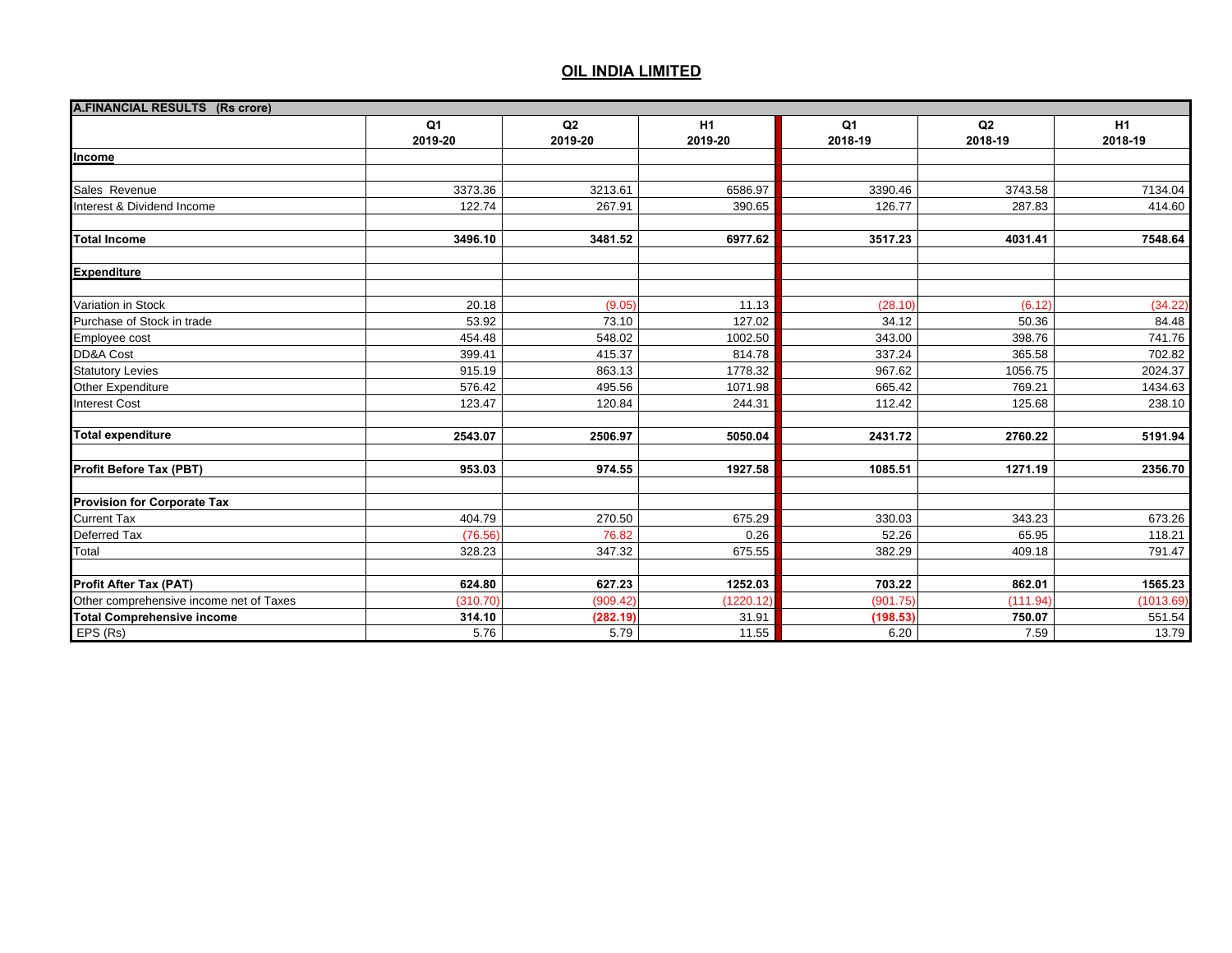| <b>B.PHYSICAL QTY</b> |                |         |                |         |         |                |
|-----------------------|----------------|---------|----------------|---------|---------|----------------|
|                       | Q <sub>1</sub> | Q2      | H <sub>1</sub> | Q1      | Q2      | H <sub>1</sub> |
|                       | 2019-20        | 2019-20 | 2019-20        | 2018-19 | 2018-19 | 2018-19        |
| 1. Production         |                |         |                |         |         |                |
| Crude Oil (MMT)       |                |         |                |         |         |                |
| - OIL                 | 0.807          | 0.807   | 1.614          | 0.836   | 0.848   | 1.685          |
| - JV                  | 0.003          | 0.004   | 0.007          | 0.004   | 0.003   | 0.007          |
| Condensate            | 0.003          | 0.005   | 0.008          | 0.004   | 0.004   | 0.008          |
| Total (incl. JV)      | 0.813          | 0.816   | 1.629          | 0.844   | 0.855   | 1.700          |
| Gas (BCM)             |                |         |                |         |         |                |
| - OIL                 | 0.680          | 0.704   | 1.384          | 0.670   | 0.696   | 1.366          |
| $-JV$                 | 0.032          | 0.043   | 0.075          | 0.026   | 0.038   | 0.064          |
| Total (incl. JV)      | 0.712          | 0.747   | 1.459          | 0.696   | 0.734   | 1.430          |
| O+OEG (MMT)           | 1.525          | 1.563   | 3.088          | 1.540   | 1.589   | 3.130          |
| LPG (TMT)             | 9.293          | 4.310   | 13.603         | 7.902   | 8.823   | 16.725         |
| 2.Sales               |                |         |                |         |         |                |
| Crude Oil (MMT)       |                |         |                |         |         |                |
| - OIL                 | 0.792          | 0.784   | 1.576          | 0.804   | 0.826   | 1.630          |
| - JV                  | 0.004          | 0.003   | 0.007          | 0.004   | 0.003   | 0.007          |
| Condensate            | 0.002          | 0.003   | 0.005          | 0.003   | 0.002   | 0.005          |
| Total (incl. JV)      | 0.798          | 0.790   | 1.588          | 0.811   | 0.831   | 1.642          |
| Gas Sales (BCM)       |                |         |                |         |         |                |
| $-$ OIL               | 0.594          | 0.635   | 1.229          | 0.581   | 0.622   | 1.203          |
| $-JV$                 | 0.019          | 0.026   | 0.045          | 0.016   | 0.023   | 0.039          |
| Total (incl. JV)      | 0.613          | 0.661   | 1.274          | 0.597   | 0.645   | 1.242          |
| LPG (TMT)             | 9.442          | 4.672   | 14.114         | 8.035   | 8.580   | 16.615         |
|                       |                |         |                |         |         |                |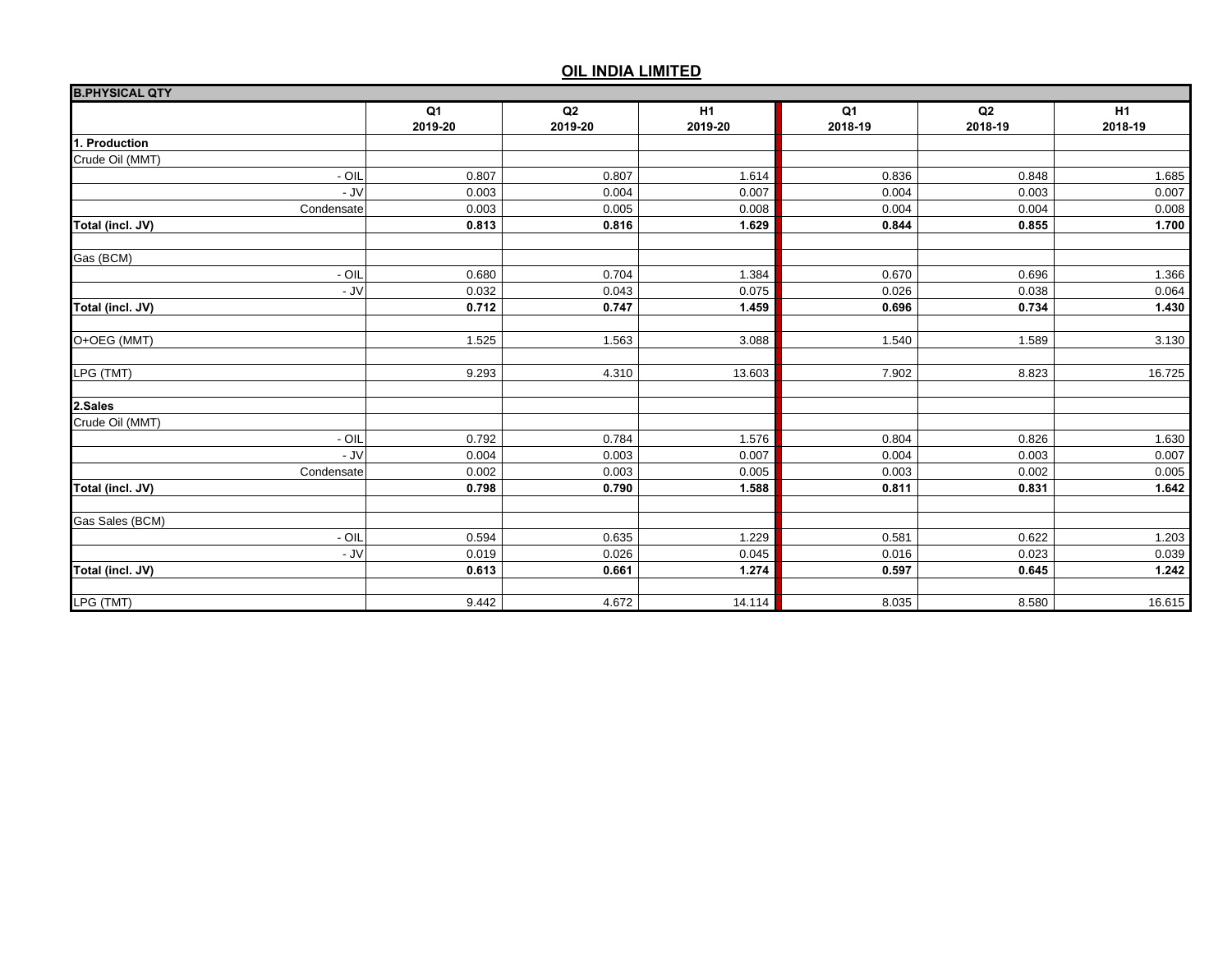| <b>C. FINANCIAL FIGURES (Rs crore)</b> |               |                           |               |                           |               |               |  |
|----------------------------------------|---------------|---------------------------|---------------|---------------------------|---------------|---------------|--|
|                                        | Q1<br>2019-20 | Q <sub>2</sub><br>2019-20 | H1<br>2019-20 | Q <sub>1</sub><br>2018-19 | Q2<br>2018-19 | H1<br>2018-19 |  |
| <b>Crude Oil Sales</b>                 |               |                           |               |                           |               |               |  |
| - Excl JV                              | 2593.20       | 2399.50                   | 4992.70       | 2755.90                   | 3017.70       | 5773.60       |  |
| -JV                                    | 10.96         | 9.59                      | 20.55         | 11.38                     | 11.14         | 22.52         |  |
| Total (incl. JV)                       | 2604.16       | 2409.09                   | 5013.25       | 2767.28                   | 3028.84       | 5796.12       |  |
| <b>Gas Sales</b>                       |               |                           |               |                           |               |               |  |
| - Excl JV                              | 465.16        | 505.27                    | 970.43        | 351.99                    | 393.24        | 745.23        |  |
| -JV                                    | 19.95         | 27.05                     | 47.00         | 12.62                     | 18.64         | 31.26         |  |
| Total (incl. JV)                       | 485.11        | 532.32                    | 1017.43       | 364.61                    | 411.88        | 776.49        |  |
|                                        |               |                           |               |                           |               |               |  |
| <b>LPG</b>                             | 39.03         | 15.05                     | 54.08         | 28.31                     | 40.85         | 69.16         |  |
| Condensate                             | 6.62          | 7.99                      | 14.61         | 10.51                     | 11.46         | 21.97         |  |
| <b>Transportation Income</b>           | 91.03         | 99.60                     | 190.63        | 89.82                     | 99.70         | 189.52        |  |
| Total                                  | 136.68        | 122.64                    | 259.32        | 128.64                    | 152.01        | 280.65        |  |
| Income from Renewable resources        | 40.62         | 38.96                     | 79.58         | 41.44                     | 53.47         | 94.91         |  |
| Income from OFC Fibre Leasing          | 3.23          | 3.26                      | 6.49          | 3.51                      | 3.50          | 7.01          |  |
| <b>Sale Revenue</b>                    | 3269.80       | 3106.27                   | 6376.07       | 3305.48                   | 3649.70       | 6955.18       |  |
| Claim towards Natural Gas Subsidy      | 92.64         | 105.53                    | 198.17        | 78.47                     | 89.46         | 167.93        |  |
| Income from Services                   | 10.92         | 1.81                      | 12.73         | 6.51                      | 4.42          | 10.93         |  |
| <b>Other Operating Income</b>          | 103.56        | 107.34                    | 210.90        | 84.98                     | 93.88         | 178.86        |  |
| <b>Revenue from operations</b>         | 3373.36       | 3213.61                   | 6586.97       | 3390.46                   | 3743.58       | 7134.04       |  |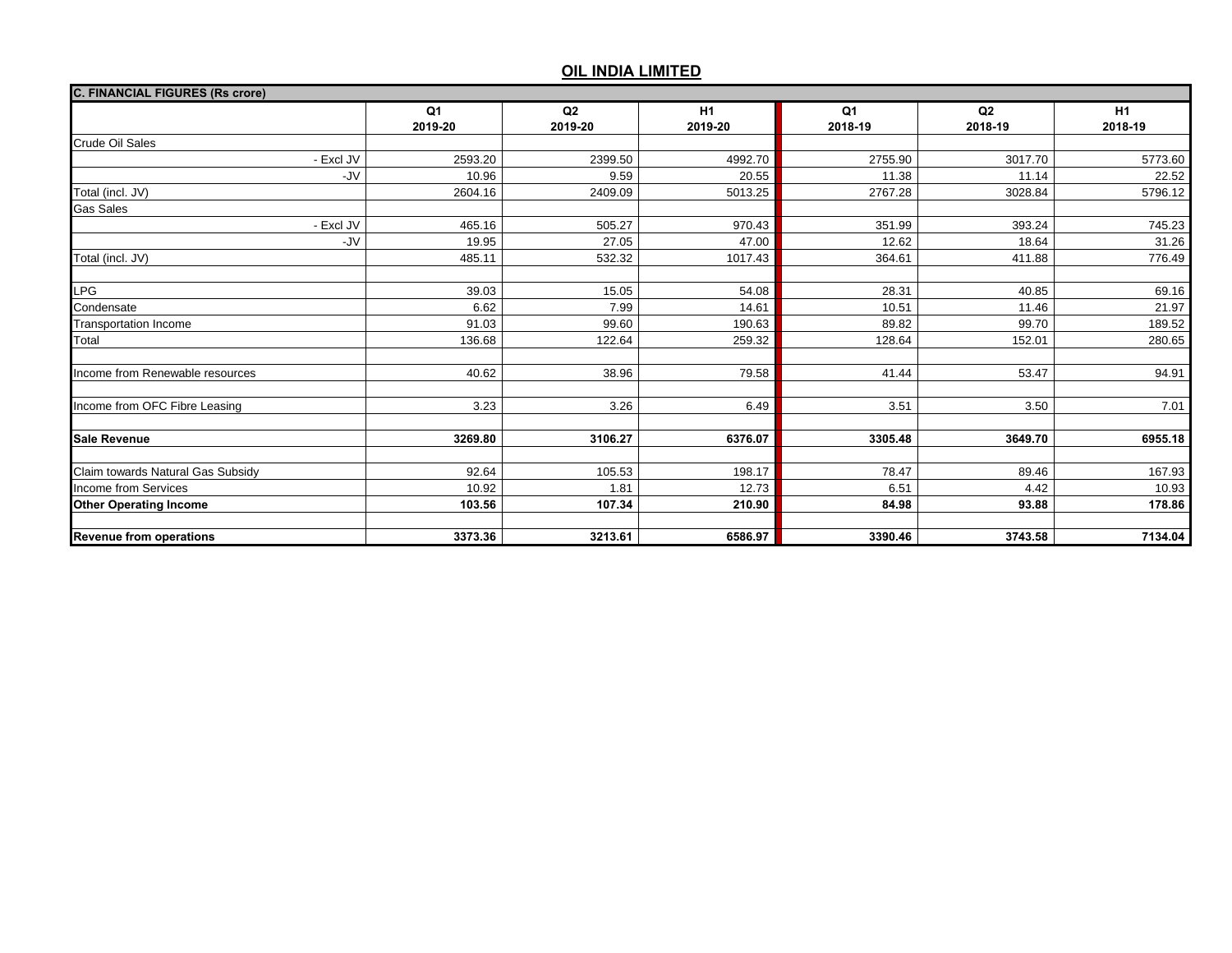|                                        | Q <sub>1</sub> | Q2       | <b>H1</b> | Q <sub>1</sub> | Q2      | H1      |
|----------------------------------------|----------------|----------|-----------|----------------|---------|---------|
|                                        | 2019-20        | 2019-20  | 2019-20   | 2018-19        | 2018-19 | 2018-19 |
|                                        |                |          |           |                |         |         |
| Depreciation                           | 118.88         | 122.09   | 240.97    | 95.95          | 102.57  | 198.52  |
| Depletion                              | 276.36         | 287.67   | 564.03    | 236.55         | 258.16  | 494.71  |
| Amortization                           | 4.17           | 5.61     | 9.78      | 4.74           | 4.85    | 9.59    |
| <b>Total</b>                           | 399.41         | 415.37   | 814.78    | 337.24         | 365.58  | 702.82  |
|                                        |                |          |           |                |         |         |
| <b>E. STATUTORY LEVIES (Rs crore)</b>  |                |          |           |                |         |         |
| <b>Royalty</b>                         | 472.01         | 451.56   | 923.57    | 497.41         | 540.63  | 1038.04 |
| Cess                                   | 443.18         | 411.57   | 854.75    | 470.21         | 516.12  | 986.33  |
| <b>Total</b>                           | 915.19         | 863.13   | 1778.32   | 967.62         | 1056.75 | 2024.37 |
|                                        |                |          |           |                |         |         |
| <b>Royalty</b>                         |                |          |           |                |         |         |
| Onshore                                |                |          |           |                |         |         |
| - Crude Oil                            | 419.37         | 395.11   | 814.48    | 457.60         | 496.00  | 953.60  |
| - Natural Gas                          | 52.64          | 56.45    | 109.09    | 39.81          | 44.63   | 84.44   |
| <b>Total</b>                           | 472.01         | 451.56   | 923.57    | 497.41         | 540.63  | 1038.04 |
| <b>OTHER EXPENDITURE (Rs crore)</b>    |                |          |           |                |         |         |
|                                        |                |          |           |                |         |         |
| Provisions                             | 286.14         | (191.87) | 94.27     | 43.09          | 123.26  | 166.35  |
| Consumption of materials               | 61.88          | 65.38    | 127.26    | 48.18          | 53.08   | 101.26  |
| Cost of support services               | 188.78         | 219.11   | 407.89    | 285.55         | 278.75  | 564.30  |
| Insurance, rent, CSR, sundry exps.etc. | 40.67          | 157.37   | 198.04    | 169.39         | 270.94  | 440.33  |
| exploration cost written off           | (1.05)         | 245.57   | 244.52    | 119.21         | 43.18   | 162.39  |
| Total                                  | 576.42         | 495.56   | 1071.98   | 665.42         | 769.21  | 1434.63 |